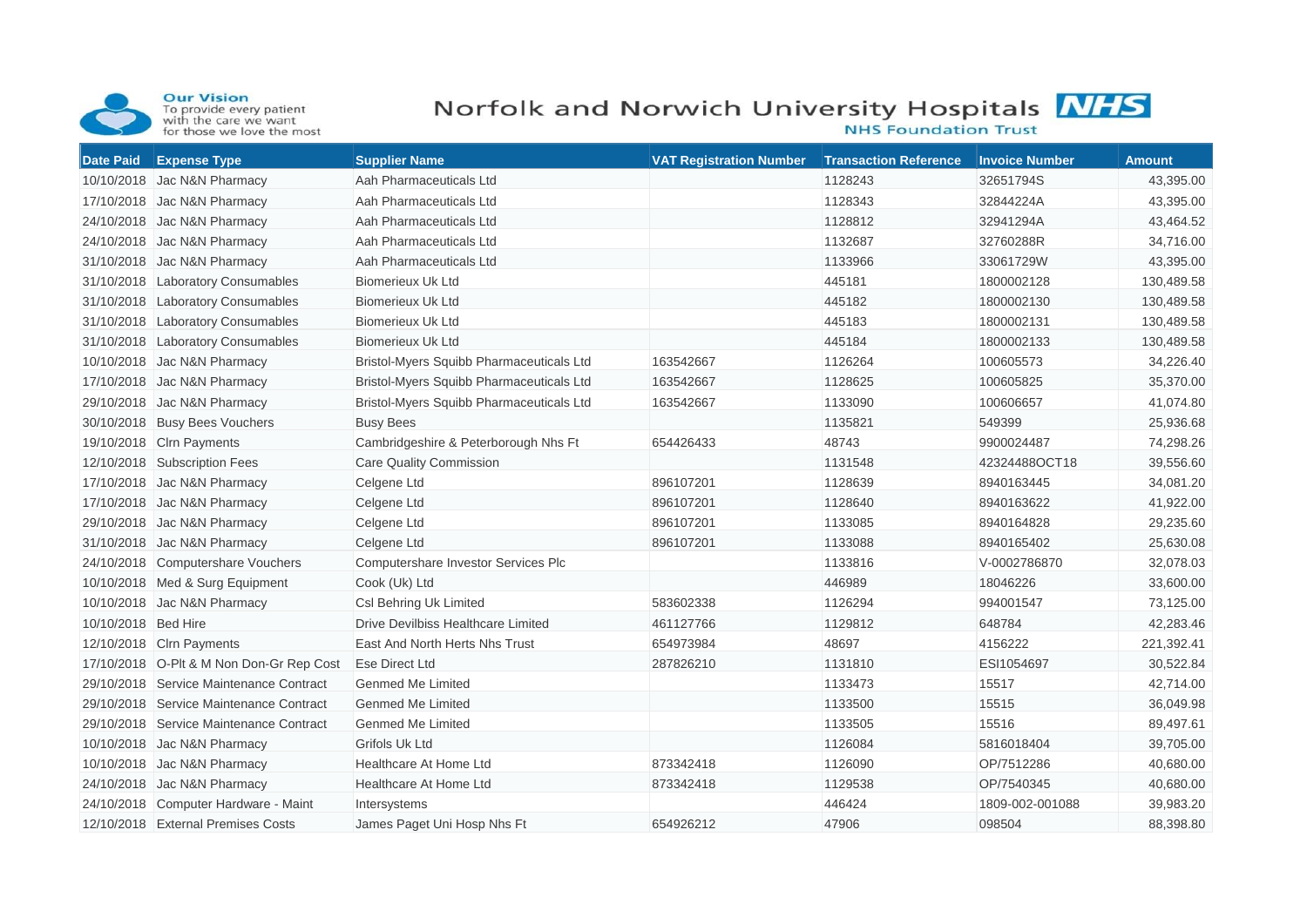|                | 12/10/2018 External Premises Costs      | James Paget Uni Hosp Nhs Ft                 | 654926212 | 48317   | 099106        | 64,364.17    |
|----------------|-----------------------------------------|---------------------------------------------|-----------|---------|---------------|--------------|
|                | 12/10/2018 Clrn Payments                | James Paget Uni Hosp Nhs Ft                 | 654926212 | 48683   | 099682        | 32,891.17    |
|                | 19/10/2018 External Premises Costs      | James Paget Uni Hosp Nhs Ft                 | 654926212 | 48734   | 099756        | 104,470.27   |
|                | 10/10/2018 Jac N&N Pharmacy             | Janssen-Cilag Ltd                           | 207929448 | 1126316 | 930446178     | 33,791.38    |
|                | 10/10/2018 Jac N&N Pharmacy             | Janssen-Cilag Ltd                           | 207929448 | 1126318 | 930446177     | 34,561.20    |
|                | 17/10/2018 Jac N&N Pharmacy             | Janssen-Cilag Ltd                           | 207929448 | 1126289 | 930448307     | 53,962.15    |
|                | 17/10/2018 Jac N&N Pharmacy             | Janssen-Cilag Ltd                           | 207929448 | 1130930 | 930449906     | 34,572.00    |
|                | 24/10/2018 Jac N&N Pharmacy             | Janssen-Cilag Ltd                           | 207929448 | 1128535 | 930450349     | 34,560.00    |
|                | 24/10/2018 Jac N&N Pharmacy             | Mawdsleys Brooks Ltd                        | 974809667 | 1129314 | 6305814       | 33,319.44    |
|                | 31/10/2018 Accruals Non Nhs             | Medipass Healthcare Limited                 |           | 451170  | 1010          | 889,320.66   |
|                | 10/10/2018 Med & Surg Equipment         | Medtronic Ltd                               | 467254526 | 446837  | 1098991692    | 33,120.00    |
|                | 10/10/2018 Med & Surg Equipment         | <b>Medtronic Ltd</b>                        | 467254526 | 447054  | 1098547465A   | 77,160.00    |
|                | 30/10/2018 Blood Products               | Nhs Blood And Transplant                    |           | 49135   | 874053        | 156,264.31   |
|                | 24/10/2018 Cnst Contribution            | <b>Nhs Litigation Authority</b>             |           | 49042   | SICX/00134819 | 1,413,304.30 |
|                | 24/10/2018 Services Received Externally | Nhs Shared Business Services Limited        |           | 1126594 | 100062017     | 38,236.60    |
|                | 12/10/2018 Nhs Logistics                | Nhs Supply Chain                            | 654434729 | 48753   | 1019111231    | 139,908.75   |
|                | 19/10/2018 Nhs Logistics                | Nhs Supply Chain                            | 654434729 | 48751   | 1019116203    | 145,550.21   |
|                | 26/10/2018 Nhs Logistics                | Nhs Supply Chain                            | 654434729 | 48839   | 1019121498    | 129,169.54   |
|                | 26/10/2018 Stroke Pass Through Payments | Norfolk Community Health And Care Nhs Trust |           | 48897   | 2000022391    | 335,793.58   |
|                | 26/10/2018 Stroke Pass Through Payments | Norfolk Community Health And Care Nhs Trust |           | 48898   | 2000022373    | 335,793.59   |
|                | 26/10/2018 Clrn Payments                | Norfolk & Suffolk Nhs Foundation Trust      | 654931517 | 49025   | 6000004296    | 44,233.18    |
|                | 24/10/2018 External Premises Costs      | Norse Commercial Services Ltd               | 785421021 | 1130617 | 10SI-0001197  | 66,656.56    |
|                | 24/10/2018 External Premises Costs      | Norse Commercial Services Ltd               | 785421021 | 1130618 | 10SI-0001198  | 46,069.36    |
|                | 12/10/2018 Clrn Payments                | North West Anglia Nhs Ft                    | 654936110 | 48694   | 17441873      | 97,378.56    |
|                | 10/10/2018 Jac N&N Pharmacy             | Novartis Pharmaceuticals Uk Ltd             | 557290227 | 1127493 | 92019132      | 46,409.80    |
|                | 10/10/2018 Jac N&N Pharmacy             | Novartis Pharmaceuticals Uk Ltd             | 557290227 | 1127496 | 92020057      | 30,892.32    |
|                | 10/10/2018 Jac N&N Pharmacy             | Novartis Pharmaceuticals Uk Ltd             | 557290227 | 1127504 | 92020640      | 33,400.51    |
|                | 17/10/2018 Jac N&N Pharmacy             | Novartis Pharmaceuticals Uk Ltd             | 557290227 | 1127511 | 92022578      | 42,819.68    |
|                | 17/10/2018 Jac N&N Pharmacy             | Novartis Pharmaceuticals Uk Ltd             | 557290227 | 1127513 | 92022577      | 26,712.00    |
|                | 17/10/2018 Jac N&N Pharmacy             | Novartis Pharmaceuticals Uk Ltd             | 557290227 | 1127519 | 92023717      | 26,712.00    |
|                | 24/10/2018 Jac N&N Pharmacy             | Novartis Pharmaceuticals Uk Ltd             | 557290227 | 1128543 | 92025446      | 36,652.32    |
|                | 24/10/2018 Jac N&N Pharmacy             | Novartis Pharmaceuticals Uk Ltd             | 557290227 | 1129821 | 92024781      | 26,712.00    |
|                | 29/10/2018 Jac N&N Pharmacy             | Novartis Pharmaceuticals Uk Ltd             | 557290227 | 1131019 | 92027738      | 26,712.00    |
|                | 29/10/2018 Jac N&N Pharmacy             | Novartis Pharmaceuticals Uk Ltd             | 557290227 | 1131021 | 92027737      | 29,996.14    |
|                | 31/10/2018 Jac N&N Pharmacy             | Novartis Pharmaceuticals Uk Ltd             | 557290227 | 1133849 | 92029626      | 53,424.00    |
| 10/10/2018 Gas |                                         | Octagon Healthcare Limited                  | 701386557 | 1130501 | 90054984      | 54,894.96    |
|                | 10/10/2018 Water & Sew                  | Octagon Healthcare Limited                  | 701386557 | 1130502 | 90054985      | 34,660.87    |